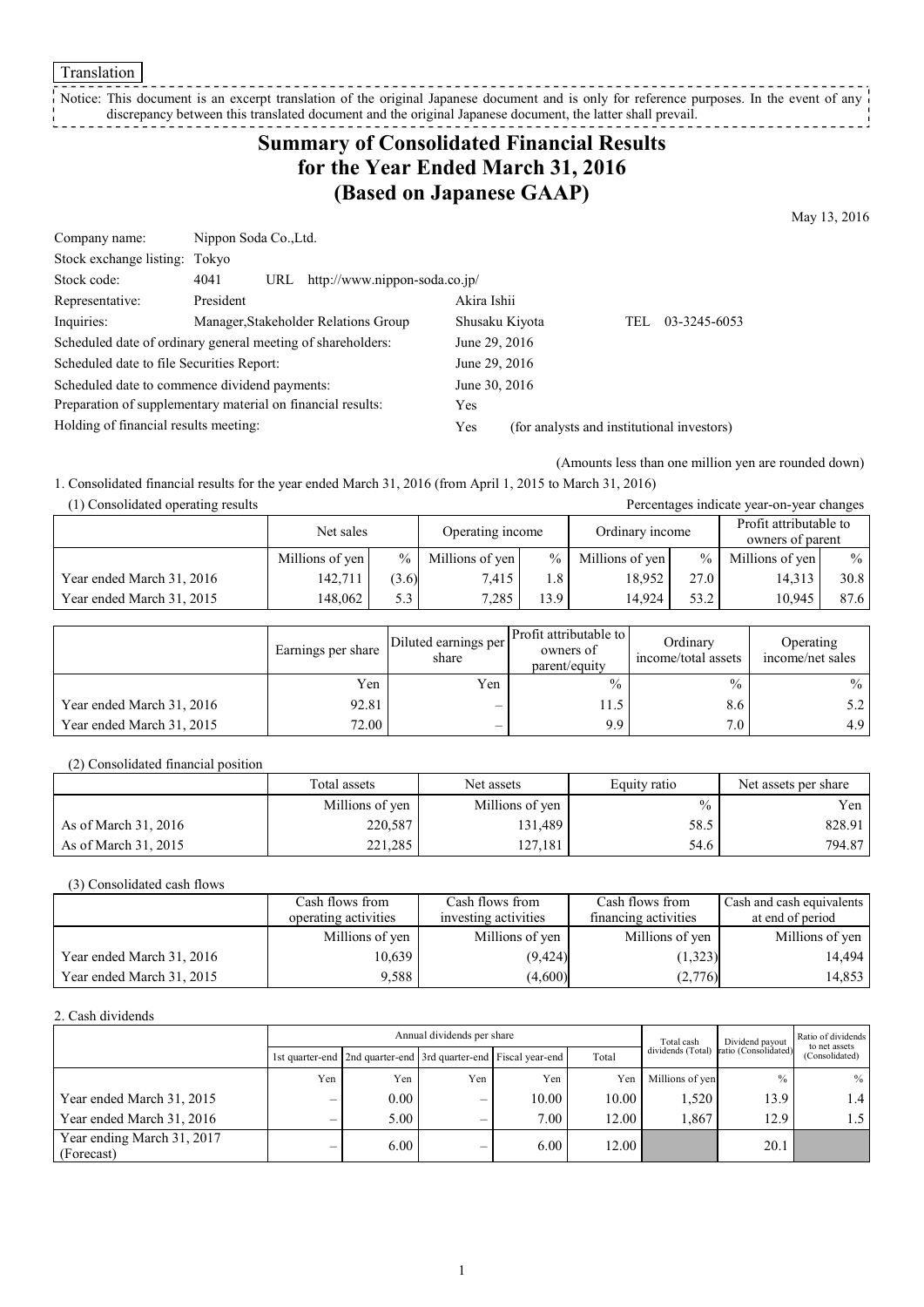3. Forecast of consolidated financial results for the year ending March 31, 2017 (from April 1, 2016 to March 31, 2017)

|                                         |                 |       |                     |        |                     |        |                                            |               | Percentages indicate year-on-year changes |
|-----------------------------------------|-----------------|-------|---------------------|--------|---------------------|--------|--------------------------------------------|---------------|-------------------------------------------|
|                                         | Net sales       |       | Operating income    |        | Ordinary income     |        | Profit attributable to<br>owners of parent |               | Earnings per share                        |
|                                         | Millions of yen |       | $%$ Millions of yen |        | $%$ Millions of yen |        | % Millions of yen                          | $\frac{0}{0}$ | Yen                                       |
| Six months ending<br>September 30, 2016 | 62,000          | (9.6) | ,200                | (63.8) | 4,500               | (57.9) | 4.600                                      | (50.6)        | 29.56                                     |
| Full year                               | 140,000         | (1.9) | 5,200               | (29.9) | 10,800              | (43.0) | 9,300                                      | (35.0)        | 59.77                                     |

No

4. Notes

(1) Changes in significant subsidiaries during the year ended March 31, 2016

(changes in specified subsidiaries resulting in the change in scope of consolidation):

| (2) Changes in accounting policies, changes in accounting estimates, and restatement of prior period financial statements |                |
|---------------------------------------------------------------------------------------------------------------------------|----------------|
| Changes in accounting policies due to revisions to accounting standards and other regulations:                            | Yes            |
| Changes in accounting policies due to other reasons:                                                                      | No             |
| Changes in accounting estimates:                                                                                          | N <sub>0</sub> |
| Restatement of prior period financial statements:                                                                         | No             |

(3) Number of issued shares (common shares)

Total number of issued shares at the end of the period (including treasury shares)

| As of March $31, 2016$                             |  | 155,636,535 shares   As of March 31, 2015      | 154,317,630 shares |
|----------------------------------------------------|--|------------------------------------------------|--------------------|
| Number of treasury shares at the end of the period |  |                                                |                    |
| As of March $31, 2016$                             |  | 30,307 shares   As of March 31, 2015           | 2,312,454 shares   |
| Average number of shares during the period         |  |                                                |                    |
| Year ended March 31, 2016                          |  | 154,228,137 shares   Year ended March 31, 2015 | 152,019,422 shares |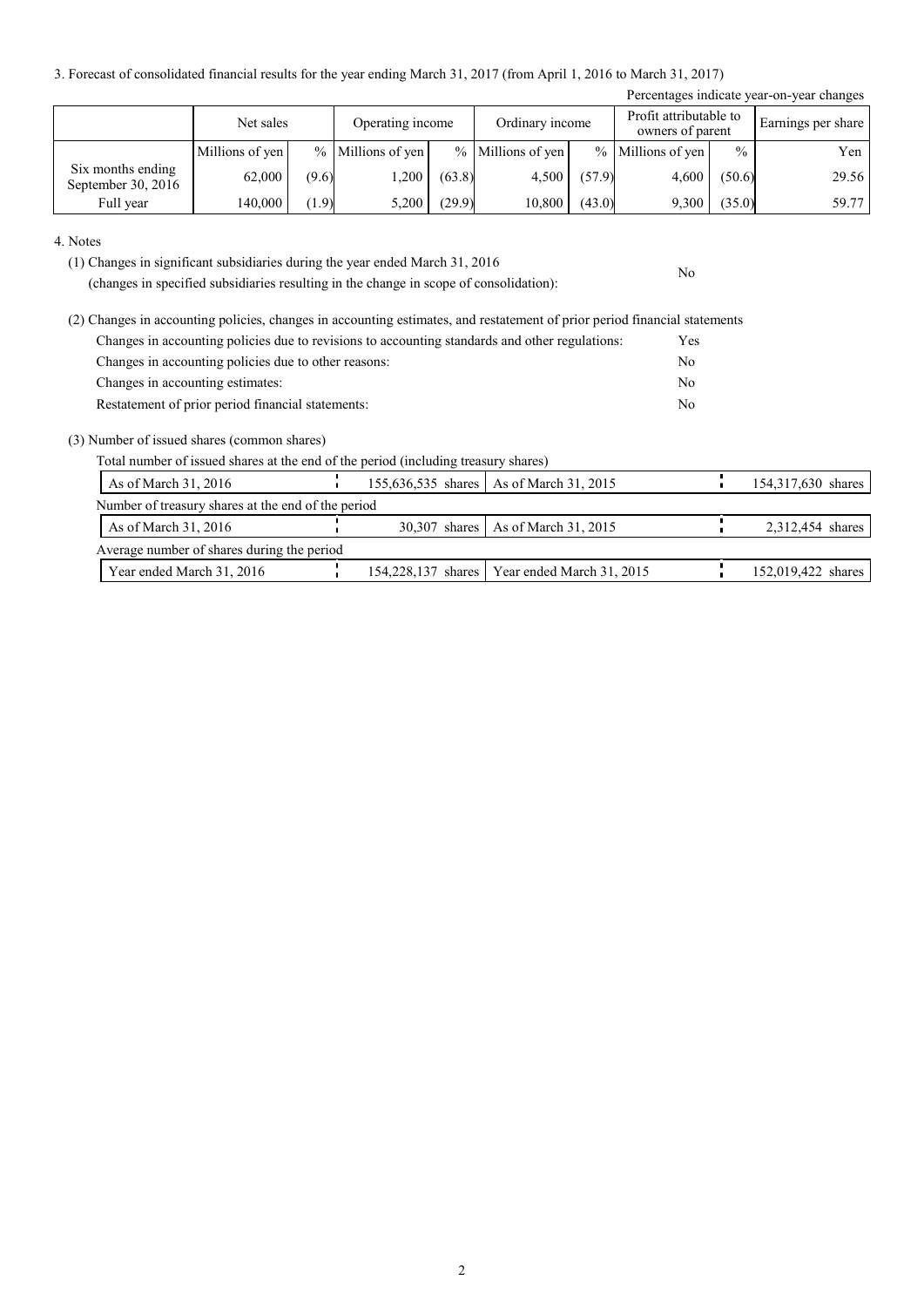# **Consolidated financial statements**

**Consolidated balance sheets**

|                                        |                      | (Millions of yen)    |
|----------------------------------------|----------------------|----------------------|
|                                        | As of March 31, 2015 | As of March 31, 2016 |
| Assets                                 |                      |                      |
| Current assets                         |                      |                      |
| Cash and deposits                      | 14,875               | 14,517               |
| Notes and accounts receivable - trade  | 44,049               | 42,790               |
| Inventories                            | 28,400               | 27,913               |
| Deferred tax assets                    | 1,834                | 2,001                |
| Other                                  | 3,105                | 2,974                |
| Allowance for doubtful accounts        | (36)                 | (214)                |
| Total current assets                   | 92,229               | 89,982               |
| Non-current assets                     |                      |                      |
| Property, plant and equipment          |                      |                      |
| Buildings and structures               | 56,714               | 57,116               |
| Accumulated depreciation               | (39, 537)            | (40, 037)            |
| Buildings and structures, net          | 17,177               | 17,079               |
| Machinery, equipment and vehicles      | 103,923              | 104,653              |
| Accumulated depreciation               | (85,976)             | (86, 576)            |
| Machinery, equipment and vehicles, net | 17,946               | 18,076               |
| Tools, furniture and fixtures          | 10,460               | 10,753               |
| Accumulated depreciation               | (8, 870)             | (9,127)              |
| Tools, furniture and fixtures, net     | 1,590                | 1,626                |
| Land                                   | 15,370               | 15,341               |
| Leased assets                          | 678                  | 618                  |
| Accumulated depreciation               | (324)                | (332)                |
| Leased assets, net                     | 353                  | 286                  |
| Construction in progress               | 1,143                | 1,144                |
| Total property, plant and equipment    | 53,581               | 53,553               |
| Intangible assets                      |                      |                      |
| Goodwill                               | 1,173                | 939                  |
| Other                                  | 1,322                | 1,140                |
| Total intangible assets                | 2,496                | 2,079                |
| Investments and other assets           |                      |                      |
| Investment securities                  | 59,556               | 63,096               |
| Net defined benefit asset              | 7,486                | 7,030                |
| Deferred tax assets                    | 3,065                | 2,319                |
| Other                                  | 2,936                | 2,623                |
| Allowance for doubtful accounts        | (66)                 | (98)                 |
| Total investments and other assets     | 72,977               | 74,971               |
| Total non-current assets               | 129,055              | 130,605              |
| Total assets                           | 221,285              | 220,587              |
|                                        |                      |                      |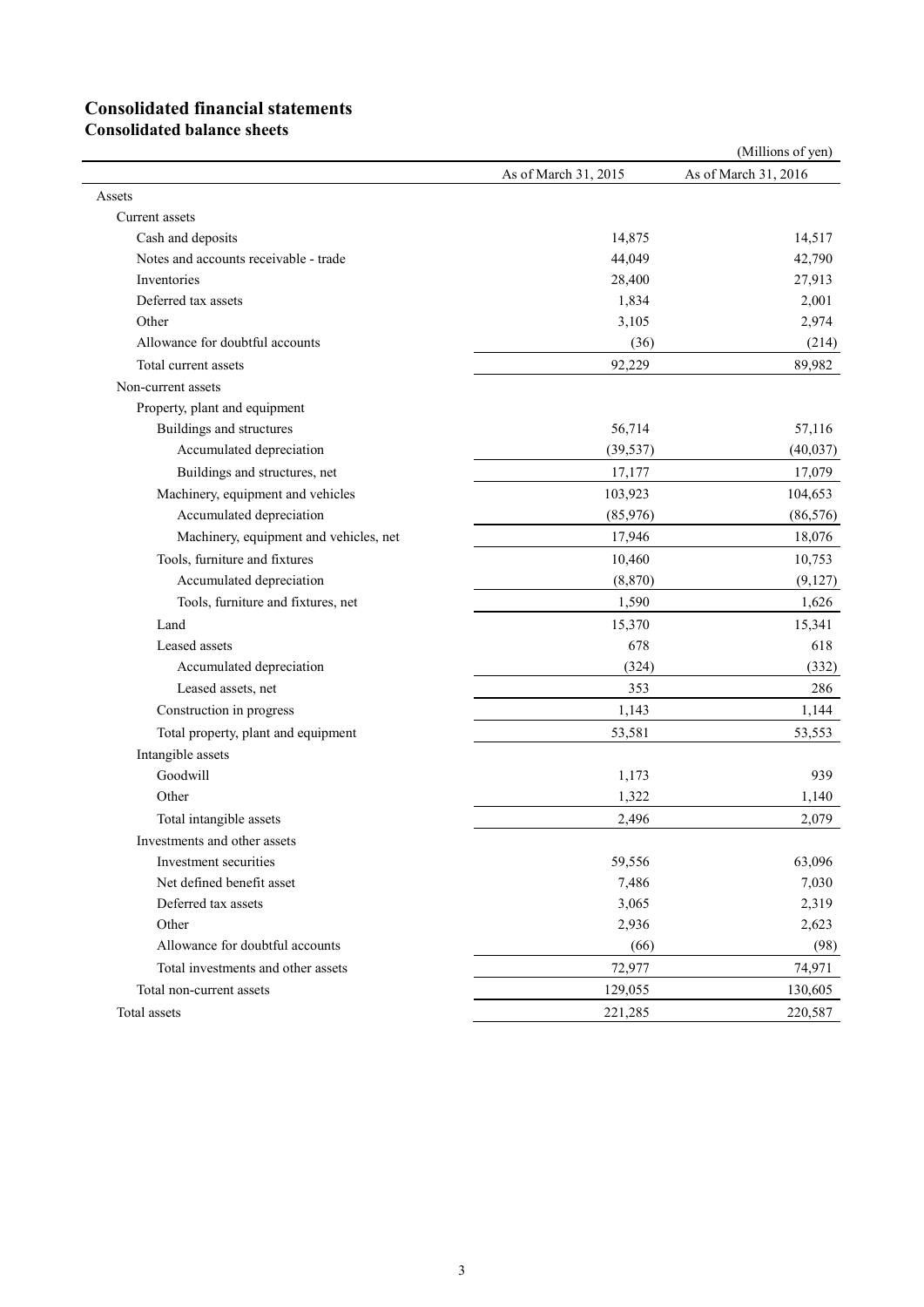|                                                       |                      | (Millions of yen)    |
|-------------------------------------------------------|----------------------|----------------------|
|                                                       | As of March 31, 2015 | As of March 31, 2016 |
| Liabilities                                           |                      |                      |
| Current liabilities                                   |                      |                      |
| Notes and accounts payable - trade                    | 21,355               | 14,670               |
| Electronically recorded obligations - operating       |                      | 3,376                |
| Short-term loans payable                              | 31,706               | 35,712               |
| Lease obligations                                     | 231                  | 82                   |
| Income taxes payable                                  | 1,433                | 905                  |
| Provision for bonuses                                 | 3,350                | 3,449                |
| Other                                                 | 7,765                | 5,814                |
| Total current liabilities                             | 65,842               | 64,011               |
| Non-current liabilities                               |                      |                      |
| Long-term loans payable                               | 17,292               | 14,019               |
| Lease obligations                                     | 113                  | 33                   |
| Deferred tax liabilities                              | 4,835                | 5,251                |
| Net defined benefit liability                         | 2,837                | 2,564                |
| Other                                                 | 3,182                | 3,217                |
| Total non-current liabilities                         | 28,261               | 25,086               |
| <b>Total liabilities</b>                              | 94,104               | 89,097               |
| Net assets                                            |                      |                      |
| Shareholders' equity                                  |                      |                      |
| Capital stock                                         | 29,166               | 29,166               |
| Capital surplus                                       | 26,095               | 29,359               |
| Retained earnings                                     | 52,790               | 64,806               |
| Treasury shares                                       | (659)                | (20)                 |
| Total shareholders' equity                            | 107,393              | 123,311              |
| Accumulated other comprehensive income                |                      |                      |
| Valuation difference on available-for-sale securities | 7,043                | 4,605                |
| Deferred gains or losses on hedges                    | 34                   | (166)                |
| Foreign currency translation adjustment               | 5,663                | 1,525                |
| Remeasurements of defined benefit plans               | 689                  | (291)                |
| Total accumulated other comprehensive income          | 13,430               | 5,672                |
| Non-controlling interests                             | 6,356                | 2,505                |
| Total net assets                                      | 127,181              | 131,489              |
| Total liabilities and net assets                      | 221,285              | 220,587              |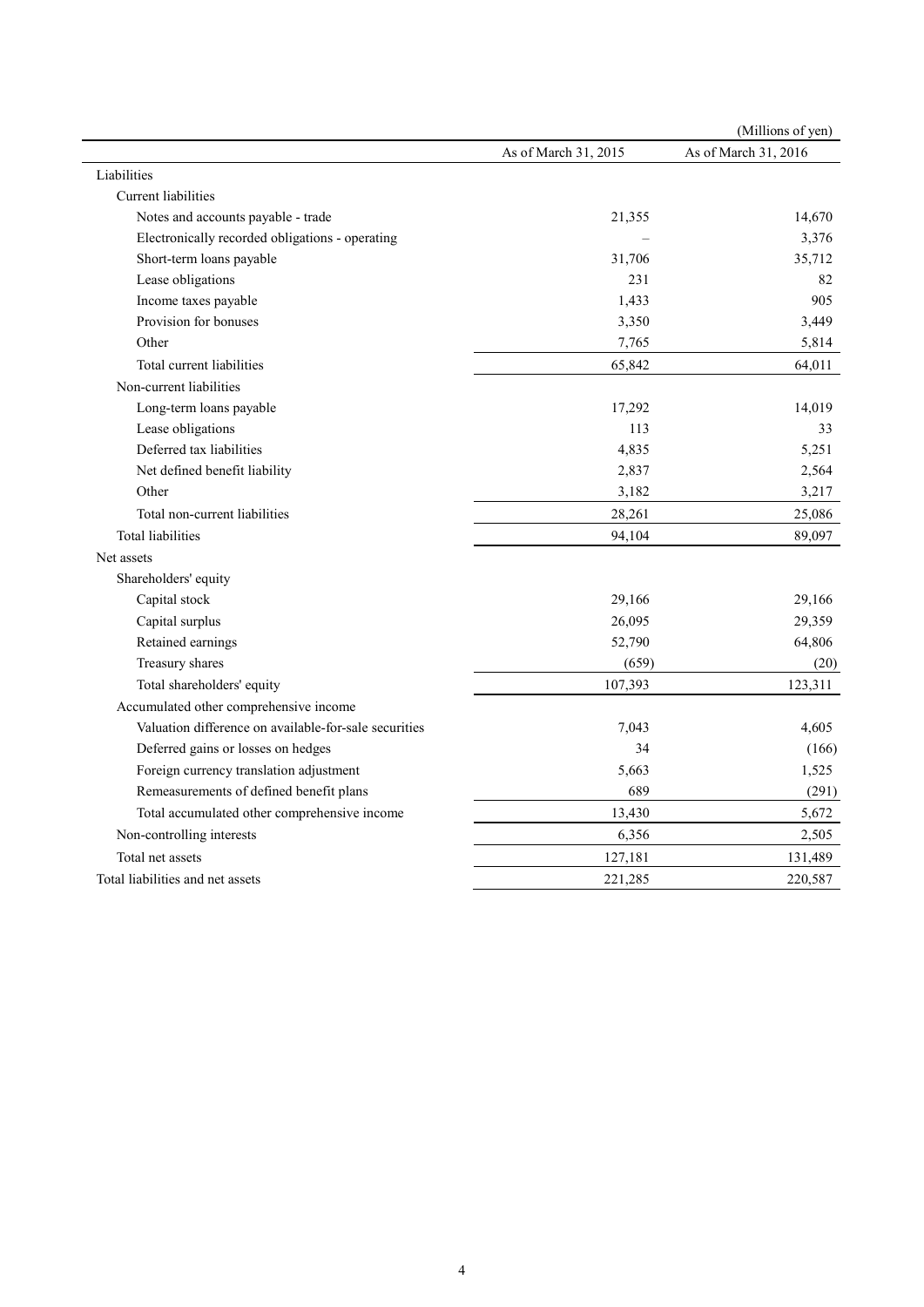### **Consolidated statements of income and consolidated statements of comprehensive income Consolidated statements of income**

|                                                               |                   | (Millions of yen) |
|---------------------------------------------------------------|-------------------|-------------------|
|                                                               | Fiscal year ended | Fiscal year ended |
|                                                               | March 31, 2015    | March 31, 2016    |
| Net sales                                                     | 148,062           | 142,711           |
| Cost of sales                                                 | 111,776           | 105,675           |
| Gross profit                                                  | 36,285            | 37,036            |
| Selling, general and administrative expenses                  | 29,000            | 29,620            |
| Operating income                                              | 7,285             | 7,415             |
| Non-operating income                                          |                   |                   |
| Interest income                                               | 7                 | 7                 |
| Dividend income                                               | 536               | 523               |
| Share of profit of entities accounted for using equity method | 6,338             | 11,728            |
| Other                                                         | 2,184             | 1,254             |
| Total non-operating income                                    | 9,067             | 13,513            |
| Non-operating expenses                                        |                   |                   |
| Interest expenses                                             | 564               | 500               |
| Foreign exchange losses                                       |                   | 445               |
| Other                                                         | 864               | 1,031             |
| Total non-operating expenses                                  | 1,428             | 1,977             |
| Ordinary income                                               | 14,924            | 18,952            |
| Extraordinary income                                          |                   |                   |
| Gain on sales of non-current assets                           | 47                | 99                |
| Gain on sales of investment securities                        | 4                 | 509               |
| Other                                                         |                   | 27                |
| Total extraordinary income                                    | 51                | 636               |
| <b>Extraordinary losses</b>                                   |                   |                   |
| Impairment loss                                               | 1,520             |                   |
| Loss on abandonment of non-current assets                     | 345               | 352               |
| Loss on valuation of investment securities                    |                   | 173               |
| Other                                                         | 39                | 70                |
| Total extraordinary losses                                    | 1,905             | 596               |
| Profit before income taxes                                    | 13,070            | 18,992            |
| Income taxes - current                                        | 2,088             | 1,803             |
| Income taxes - deferred                                       | (206)             | 2,711             |
| Total income taxes                                            | 1,881             | 4,514             |
| Profit                                                        | 11,188            | 14,478            |
| Profit attributable to non-controlling interests              | 243               | 165               |
| Profit attributable to owners of parent                       | 10,945            | 14,313            |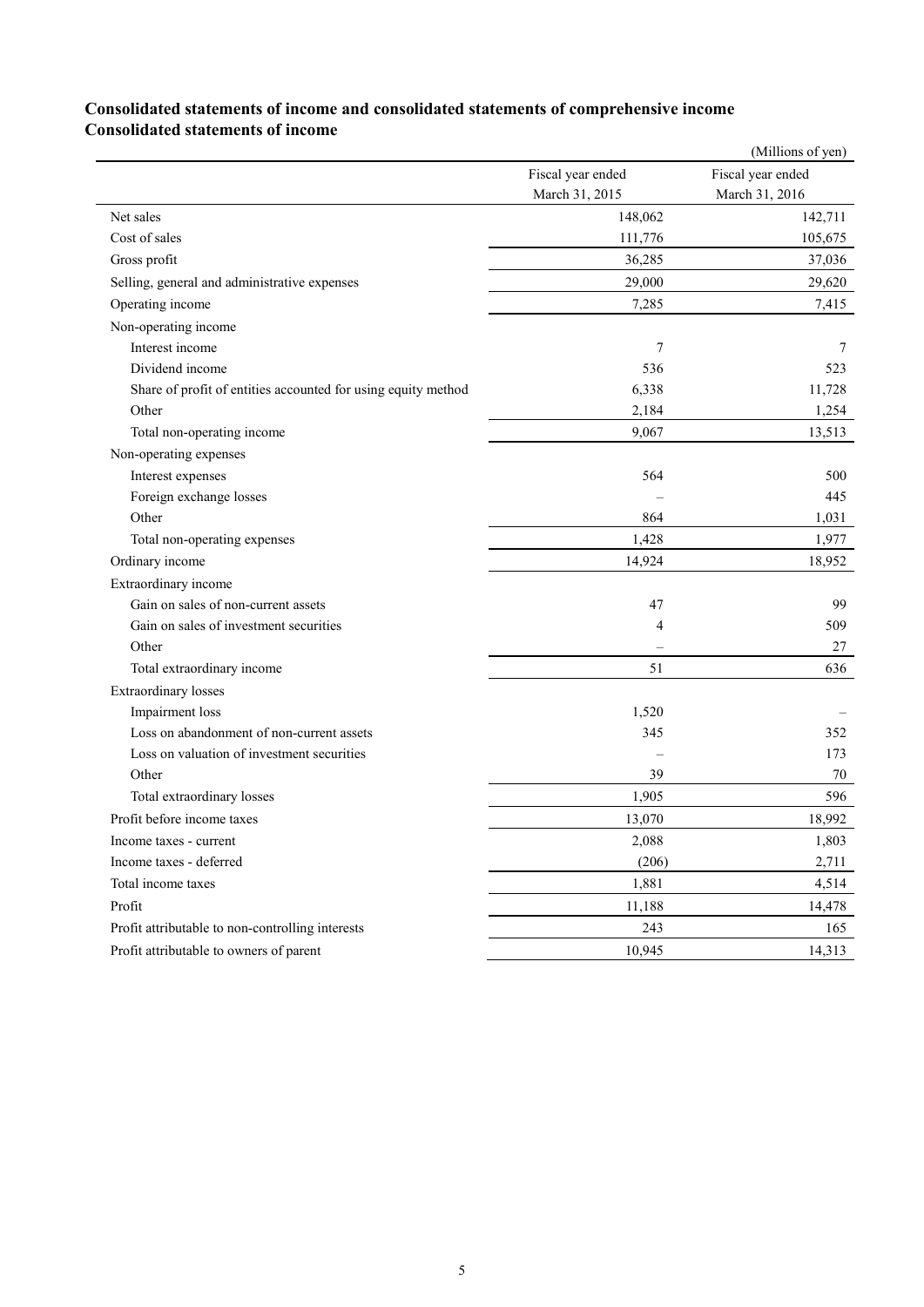## **Consolidated statements of comprehensive income**

|                                                                                      |                   | (Millions of yen) |  |
|--------------------------------------------------------------------------------------|-------------------|-------------------|--|
|                                                                                      | Fiscal year ended | Fiscal year ended |  |
|                                                                                      | March 31, 2015    | March 31, 2016    |  |
| Profit                                                                               | 11,188            | 14,478            |  |
| Other comprehensive income                                                           |                   |                   |  |
| Valuation difference on available-for-sale securities                                | 4,230             | (2,496)           |  |
| Deferred gains or losses on hedges                                                   | (98)              | 35                |  |
| Foreign currency translation adjustment                                              | 461               | (594)             |  |
| Remeasurements of defined benefit plans, net of tax                                  | 2,256             | (1,007)           |  |
| Share of other comprehensive income of entities accounted<br>for using equity method | 3,434             | (3,881)           |  |
| Total other comprehensive income                                                     | 10,284            | (7, 944)          |  |
| Comprehensive income                                                                 | 21,472            | 6,533             |  |
| Comprehensive income attributable to                                                 |                   |                   |  |
| Comprehensive income attributable to owners of parent                                | 20,943            | 6,555             |  |
| Comprehensive income attributable to non-controlling<br>interests                    | 529               | (21)              |  |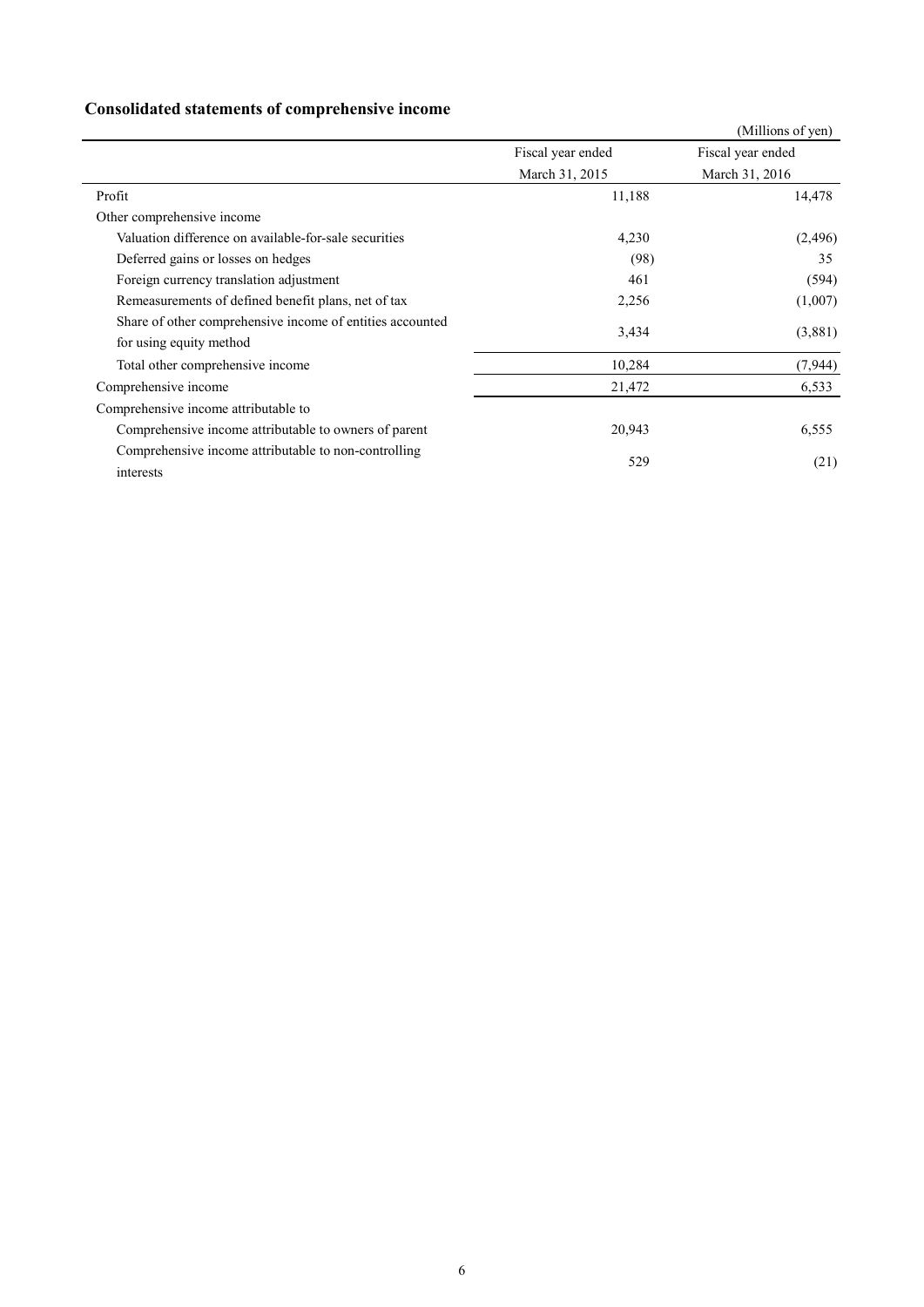## **Consolidated statements of changes in equity**

Fiscal year ended March 31, 2015

|                                                         |                          |                 |                   |                 | (Millions of yen)             |  |  |
|---------------------------------------------------------|--------------------------|-----------------|-------------------|-----------------|-------------------------------|--|--|
|                                                         | Shareholders' equity     |                 |                   |                 |                               |  |  |
|                                                         | Capital stock            | Capital surplus | Retained earnings | Treasury shares | Total shareholders'<br>equity |  |  |
| Balance at beginning of current<br>period               | 29,166                   | 26,095          | 44,174            | (644)           | 98,792                        |  |  |
| Cumulative effects of changes<br>in accounting policies |                          |                 | (1,112)           |                 | (1,112)                       |  |  |
| Restated balance                                        | 29,166                   | 26,095          | 43,061            | (644)           | 97,679                        |  |  |
| Changes of items during period                          |                          |                 |                   |                 |                               |  |  |
| Dividends of surplus                                    |                          |                 | (1,216)           |                 | (1,216)                       |  |  |
| Profit attributable to owners of<br>parent              |                          |                 | 10,945            |                 | 10,945                        |  |  |
| Purchase of treasury shares                             |                          |                 |                   | (14)            | (14)                          |  |  |
| Net changes of items other<br>than shareholders' equity |                          |                 |                   |                 |                               |  |  |
| Total changes of items during<br>period                 | $\overline{\phantom{0}}$ | -               | 9,729             | (14)            | 9,714                         |  |  |
| Balance at end of current period                        | 29,166                   | 26,095          | 52,790            | (659)           | 107,393                       |  |  |

|                                                         | Accumulated other comprehensive income                          |                                          |                                                  |                                               |                                                          |                              |                  |
|---------------------------------------------------------|-----------------------------------------------------------------|------------------------------------------|--------------------------------------------------|-----------------------------------------------|----------------------------------------------------------|------------------------------|------------------|
|                                                         | Valuation<br>difference on<br>available-for-<br>sale securities | Deferred gains<br>or losses on<br>hedges | Foreign<br>currency<br>translation<br>adjustment | Remeasurements<br>of defined<br>benefit plans | Total<br>accumulated<br>other<br>comprehensive<br>income | Non-controlling<br>interests | Total net assets |
| Balance at beginning of current<br>period               | 2,919                                                           | (112)                                    | 2,067                                            | (1,441)                                       | 3,433                                                    | 5,999                        | 108,224          |
| Cumulative effects of changes<br>in accounting policies |                                                                 |                                          |                                                  |                                               |                                                          | (43)                         | (1,156)          |
| Restated balance                                        | 2,919                                                           | (112)                                    | 2,067                                            | (1,441)                                       | 3,433                                                    | 5,955                        | 107,068          |
| Changes of items during period                          |                                                                 |                                          |                                                  |                                               |                                                          |                              |                  |
| Dividends of surplus                                    |                                                                 |                                          |                                                  |                                               |                                                          |                              | (1,216)          |
| Profit attributable to owners of<br>parent              |                                                                 |                                          |                                                  |                                               |                                                          |                              | 10,945           |
| Purchase of treasury shares                             |                                                                 |                                          |                                                  |                                               |                                                          |                              | (14)             |
| Net changes of items other<br>than shareholders' equity | 4,124                                                           | 146                                      | 3,596                                            | 2,130                                         | 9,997                                                    | 400                          | 10,398           |
| Total changes of items during<br>period                 | 4,124                                                           | 146                                      | 3,596                                            | 2,130                                         | 9,997                                                    | 400                          | 20,113           |
| Balance at end of current period                        | 7.043                                                           | 34                                       | 5,663                                            | 689                                           | 13,430                                                   | 6,356                        | 127,181          |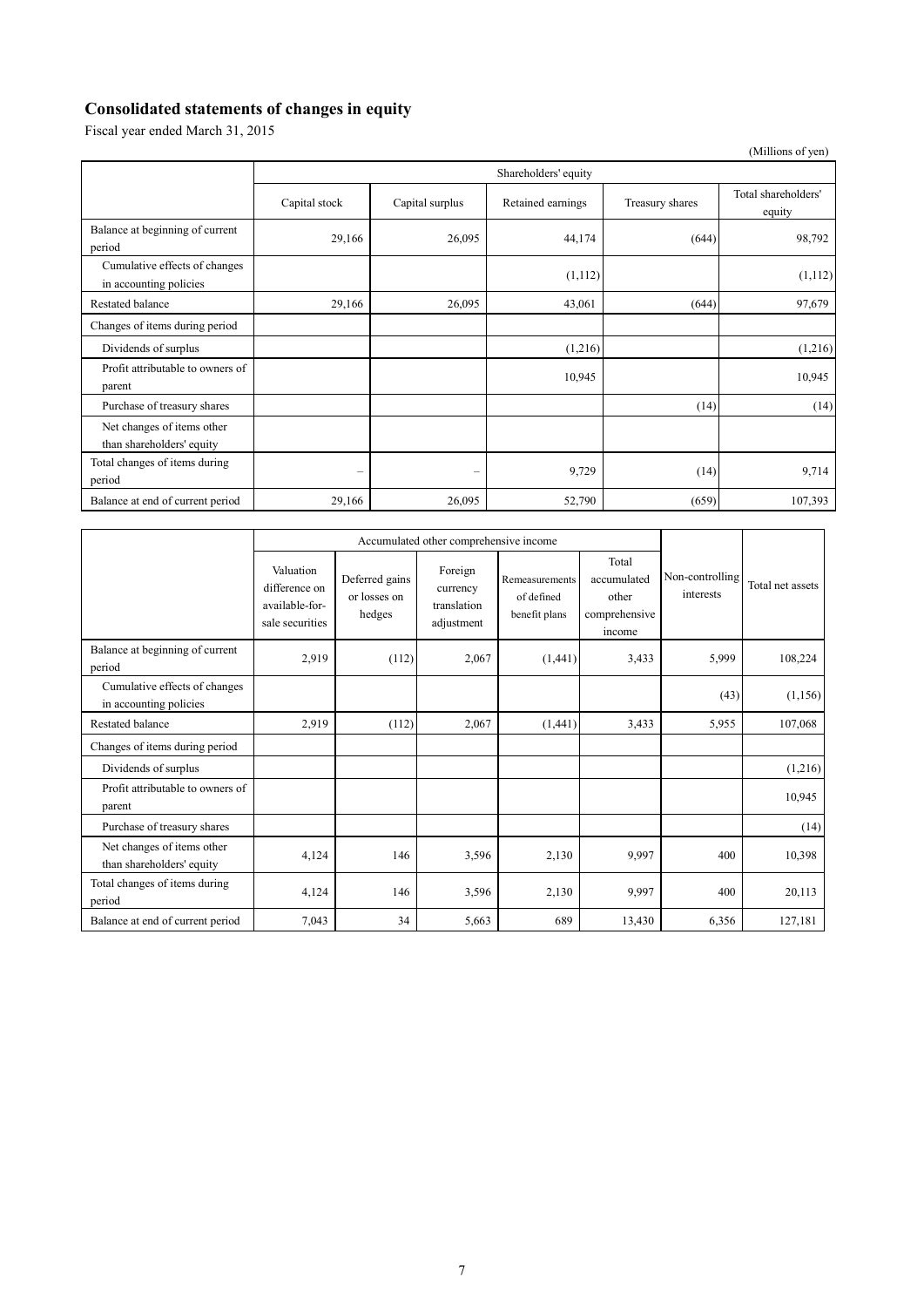#### Fiscal year ended March 31, 2016

(Millions of yen)

|                                                                                                           | Shareholders' equity |                 |                   |                 |                               |  |  |
|-----------------------------------------------------------------------------------------------------------|----------------------|-----------------|-------------------|-----------------|-------------------------------|--|--|
|                                                                                                           | Capital stock        | Capital surplus | Retained earnings | Treasury shares | Total shareholders'<br>equity |  |  |
| Balance at beginning of current<br>period                                                                 | 29,166               | 26,095          | 52,790            | (659)           | 107,393                       |  |  |
| Changes of items during period                                                                            |                      |                 |                   |                 |                               |  |  |
| Dividends of surplus                                                                                      |                      |                 | (2,298)           |                 | (2,298)                       |  |  |
| Profit attributable to owners of<br>parent                                                                |                      |                 | 14,313            |                 | 14,313                        |  |  |
| Purchase of treasury shares                                                                               |                      |                 |                   | (20)            | (20)                          |  |  |
| Disposal of treasury shares                                                                               |                      | (152)           |                   | 247             | 94                            |  |  |
| Share exchange                                                                                            |                      | 3,416           |                   | 411             | 3,828                         |  |  |
| Acquisition of treasury stock                                                                             |                      | (0)             |                   | (0)             | (0)                           |  |  |
| Change in treasury shares of<br>parent arising from<br>transactions with non-<br>controlling shareholders |                      | $\mathbf{0}$    |                   |                 | $\theta$                      |  |  |
| Net changes of items other<br>than shareholders' equity                                                   |                      |                 |                   |                 |                               |  |  |
| Total changes of items during<br>period                                                                   | -                    | 3,264           | 12,015            | 638             | 15,917                        |  |  |
| Balance at end of current period                                                                          | 29,166               | 29,359          | 64,806            | (20)            | 123,311                       |  |  |

|                                                                                                           | Accumulated other comprehensive income                          |                                          |                                                  |                                               |                                                          |                              |                  |
|-----------------------------------------------------------------------------------------------------------|-----------------------------------------------------------------|------------------------------------------|--------------------------------------------------|-----------------------------------------------|----------------------------------------------------------|------------------------------|------------------|
|                                                                                                           | Valuation<br>difference on<br>available-for-<br>sale securities | Deferred gains<br>or losses on<br>hedges | Foreign<br>currency<br>translation<br>adjustment | Remeasurements<br>of defined<br>benefit plans | Total<br>accumulated<br>other<br>comprehensive<br>income | Non-controlling<br>interests | Total net assets |
| Balance at beginning of current<br>period                                                                 | 7,043                                                           | 34                                       | 5,663                                            | 689                                           | 13,430                                                   | 6,356                        | 127,181          |
| Changes of items during period                                                                            |                                                                 |                                          |                                                  |                                               |                                                          |                              |                  |
| Dividends of surplus                                                                                      |                                                                 |                                          |                                                  |                                               |                                                          |                              | (2, 298)         |
| Profit attributable to owners of<br>parent                                                                |                                                                 |                                          |                                                  |                                               |                                                          |                              | 14,313           |
| Purchase of treasury shares                                                                               |                                                                 |                                          |                                                  |                                               |                                                          |                              | (20)             |
| Disposal of treasury shares                                                                               |                                                                 |                                          |                                                  |                                               |                                                          |                              | 94               |
| Share exchange                                                                                            |                                                                 |                                          |                                                  |                                               |                                                          |                              | 3,828            |
| Acquisition of treasury stock                                                                             |                                                                 |                                          |                                                  |                                               |                                                          |                              | (0)              |
| Change in treasury shares of<br>parent arising from<br>transactions with non-<br>controlling shareholders |                                                                 |                                          |                                                  |                                               |                                                          |                              | $\theta$         |
| Net changes of items other<br>than shareholders' equity                                                   | (2, 438)                                                        | (200)                                    | (4,138)                                          | (980)                                         | (7,758)                                                  | (3,851)                      | (11,609)         |
| Total changes of items during<br>period                                                                   | (2, 438)                                                        | (200)                                    | (4,138)                                          | (980)                                         | (7,758)                                                  | (3,851)                      | 4,308            |
| Balance at end of current period                                                                          | 4,605                                                           | (166)                                    | 1,525                                            | (291)                                         | 5,672                                                    | 2,505                        | 131,489          |